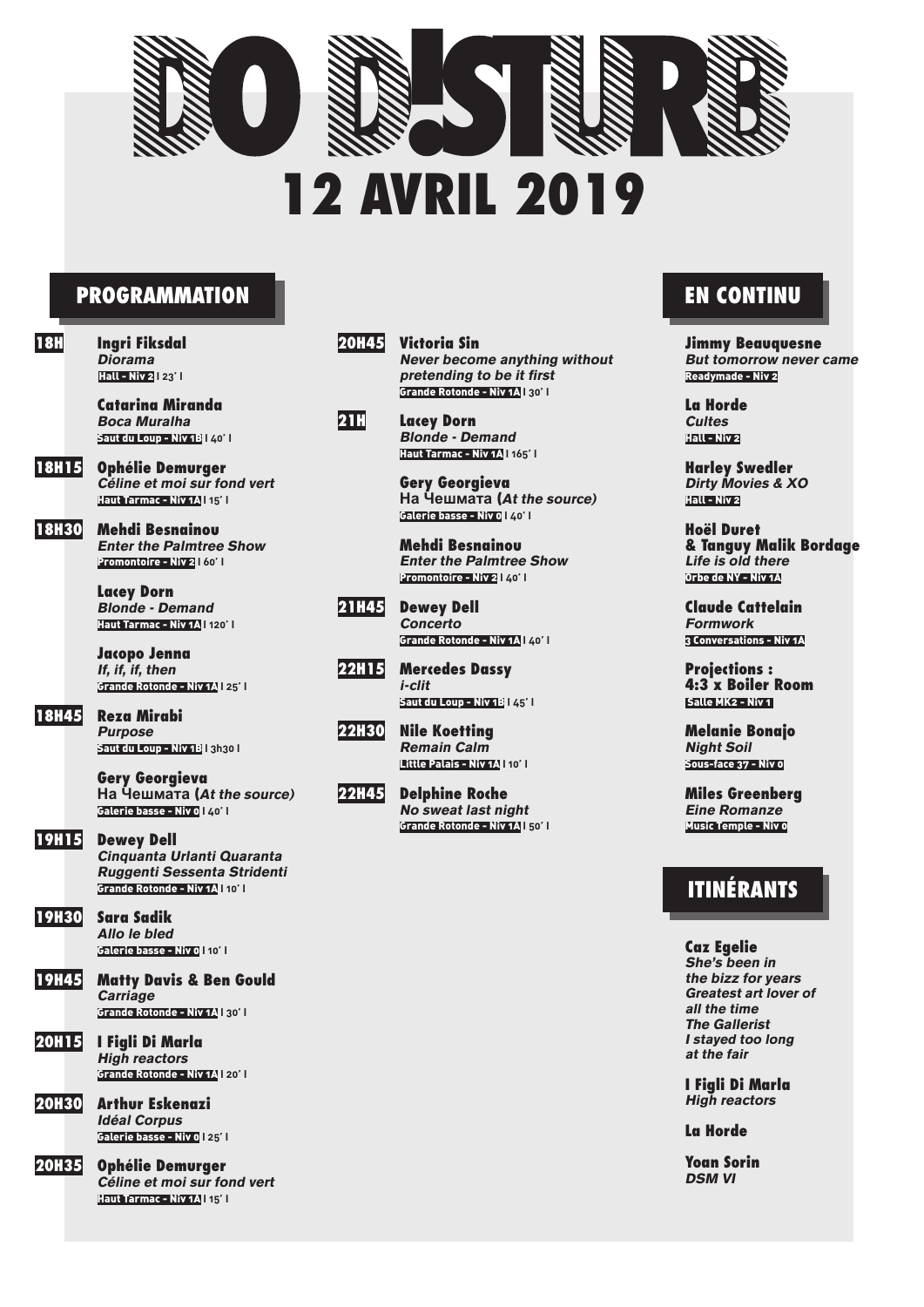

# 13 AVRIL 2019

## PROGRAMMATION

16H Delphine Roche **No sweat last night** Grande Rotonde - Niv 1A **I 50' I** 

> Lacey Dorn **Blonde-Demand** Haut Tarmac - Niv 1A **I 60' I**

16H15 Ingri Fiksdal **Diorama** Galerie Basse - Niv 0 **I 100' I**

- 16H30 Catarina Miranda **Boca Muralha** Saut du Loup - Niv 1B **I 40' I**
- **17H Mehdi Besnainou Enter the Palmtree Show** Promontoire - Niv 2 **I 40' I**

17H10 Nile Koetting **Remain Calm** Little Palais - Niv 1A **I 10' I**

- 17H15 Ophélie Demurger **Céline et moi sur fond vert** Haut Tarmac - Niv 1A **I 15' I**
- 17H20 I Figli Di Marla **High reactors** Grande Rotonde - Niv 1A **I 20' I**

17H45 Mercedes Dassy **i-clit** Saut du Loup - Niv 1B **I 45' I**

> Lacey Dorn **Blonde-Demand** Haut Tarmac - Niv 1A **I 120' I**

17H50 Dewey Dell **I am without** Grande Rotonde - Niv 1A **I 30' I**

18H15 Gery Georgieva **На Чешмата** (**At the source)** Galerie basse - Niv 0 **I 40' I**

18H30 Reza Mirabi **PURPOSE** Saut du Loup - Niv 1B **I 3h30 I**

> Mehdi Besnainou **Enter the Palmtree Show** Promontoire - Niv 2 **I 40' I**

18H35 Jacopo Jenna **If, if, if, then** Grande Rotonde - Niv 1A **I 25' I** 

> Sara Sadik **Allo le bled** Galerie basse - Niv 0 **I 10' I**

#### 19H20 Dewey Dell **Cinquanta Urlanti Quaranta Ruggenti Sessenta Stridenti** Grande Rotonde - Niv 1A **I 10' I**

19H50 Matty Davis & Ben Gould **Carriage** Grande Rotonde - Niv 1A **I 30' I**



20H Arthur Eskenazi **Idéal Corpus** Galerie basse - Niv 0 **I 25' I**

> Ophélie Demurger **Céline et moi sur fond vert** Haut Tarmac - Niv 1A **I 15' I**

Mehdi Besnainou **Enter the Palmtree Show** Promontoire - Niv 2 **I 40' I**

20H30 Lacey Dorn **Blonde-Demand** Haut Tarmac - Niv 1A **I 90' I**

> Gery Georgieva **На Чешмата** (**At the source)** Galerie basse - Niv 0 **I 40' I**

20H45 Nile Koetting **Remain Calm** Little Palais - Niv 1A **I 10' I**

21H20 Ingri Fiksdal **Diorama** Galerie Basse - Niv 0 **I 100' I**

21H30 Victoria Sin & Shy One **Never become anything without pretending to be it first** Grande Rotonde - Niv 1A **I 30' I**

22H15 Kristin Ryg Helgebostad **Cheers** Grande Rotonde - Niv 1A **I 50' I**



23H15 Dewey Dell **Concerto** Grande Rotonde - Niv 1A **I 40' I**

## EN CONTINU

Jimmy Beauquesne **But tomorrow never came** Readymade - Niv 2

La Horde **Cultes** Hall - Niv 2

Harley Swedler **Dirty Movies & XO** Hall - Niv 2

Hoël Duret & Tanguy Malik Bordage **Life is old there** Orbe de NY - Niv 1A

Claude Cattelain **Formwork** 3 Conversations - Niv 1A

Projections : 4:3 x Boiler Room Salle MK2 - Niv 1

Melanie Bonajo **Night Soil** Sous-face 37 - Niv 0

Miles Greenberg **Eine Romanze** Music Temple - Niv 0

## ITINÉRANTS

Caz Egelie **She's been in the bizz for years Greatest art lover of all the time The Gallerist I stayed too long at the fair**

I Figli Di Marla **High reactors**

La Horde

Yoan Sorin **DSM VI**